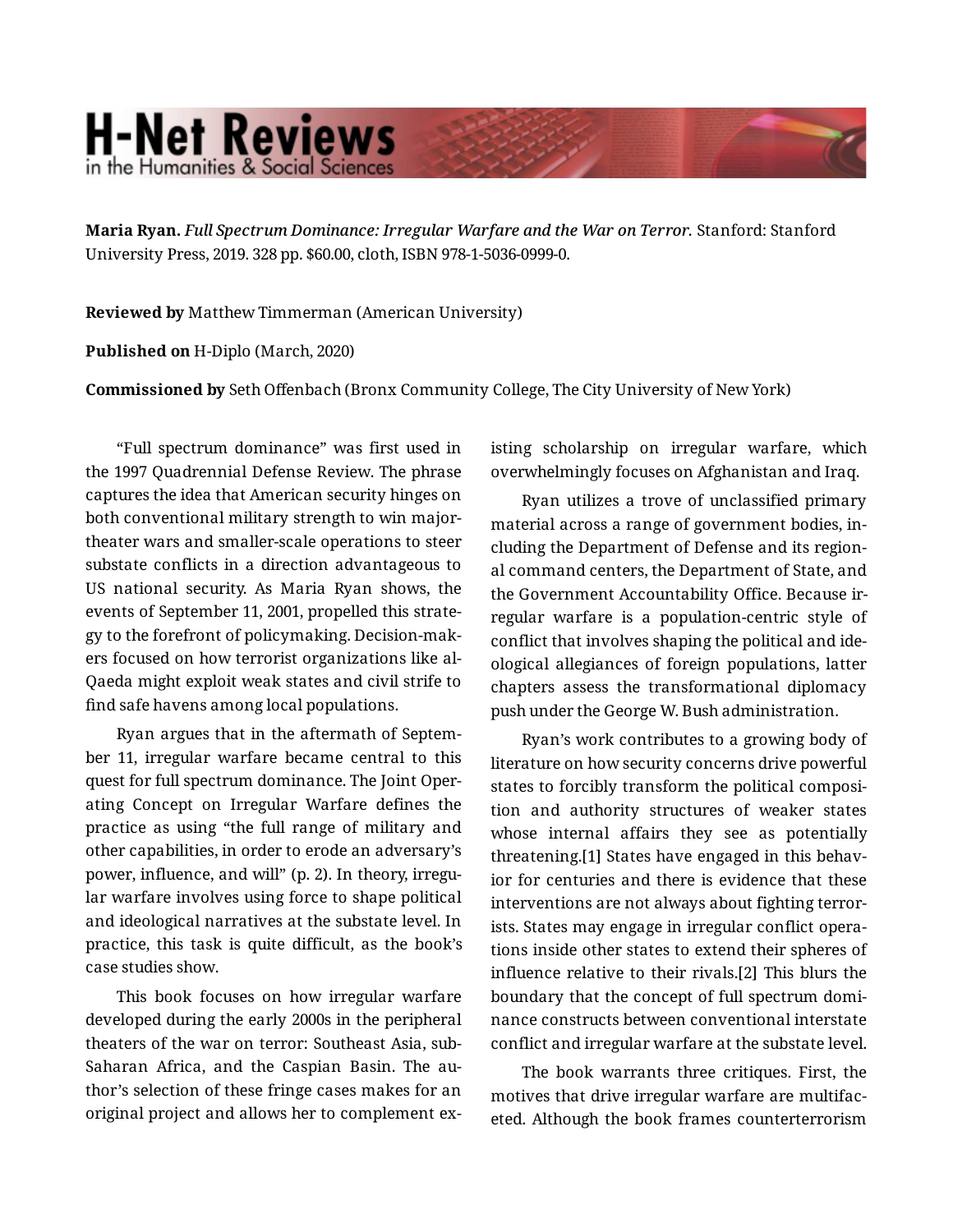as the driver of irregular warfare, the book's cases show that other interests, such as access to energy resources and diplomatic goals, can also motivate irregular warfare. Ryan's analysis of US operations in Georgia shows how American officials used ir‐ regular conflict to secure oil and gas routes and pursue diplomatic aims in the Caspian region. While irregular warfare is a tool to combat the lo‐ cal spread of terrorists and nonstate actors, it clearly can be marshalled toward other strategic objectives. The book's assessment of operations in the Philippines also proves that irregular warfare is not exclusively about combating terrorism. Ryan notes that US operations in the Philippines served as a "springboard for the projection of US power in East and Southeast Asia" (p. 76).

Second, it is important to situate the US use of irregular warfare in history. During the Cold War, American presidents used irregular warfare to tip the balance of power in favor of ant-communists abroad. Sometimes they were successful, other times they were not. Operation Mongoose (John Kennedy administration) failed to spark an anti-Marxist rebellion in Cuba. Operation Urgent Fury (Ronald Reagan administration) successfully helped the Grenadan opposition oust the island's Marxist regime. Since well before the Global War on Terrorism, American officials have used irregular warfare to address international security threats. While Ryan notes that her project is con‐ temporary history, irregular warfare is not a new phenomenon.

Third, the link Ryan draws between globaliza‐ tion and conflict may be overstated. Terrorist groups are increasingly networked, but as Ryan notes in the conclusion (citing David Kilcullen), lo‐ cal grievances provide terrorist groups a foothold inside target states.[3] Terrorists today are transnationally networked, but their success hinges on their ability to exploit local-level crises. Most recently, the Islamic State gained a foothold in Syria by embedding itself among the country's oppressed rural Sunni community amid the chaos

of the Syrian Civil War. The Islamic State used glob‐ al networks to recruit foreign fighters, but the con‐ flict that gave it a base in the Levant was a civil war pitting Syrian against Syrian. One final note: a list of abbreviations at the beginning of the book would assist readers unfamiliar with military ter‐ minology and agency acronyms.

Ryan offers an important contribution to the study of warfare, military intervention, and diplo‐ macy in the twenty-first century. This is a book about more than just irregular warfare and the fight against terrorism; it is a broad assessment of how the events of September 11 heightened Ameri‐ ca's threat perception toward the internal con‐ flicts and shortcomings of weak states abroad. The book's focus on understudied theaters of the war on terror generates original insight on America's counterterrorism campaign after 2001.

Finally, the policy implications of this book are noteworthy. Ryan's analysis brings into question the feasibility of irregular warfare. For example, Ryan shows how America's irregular tactics in the Philippines did little to address the narrative of alienation that fueled the rise of Islamist extrem‐ ists in the southwest. Turning to the Georgia case, Ryan categorizes American involvement as irregu‐ lar warfare that lacked a "non-kinetic" component. The US militarily assisted Georgian ground forces but did not undertake a major effort to shape civil affairs in the country. Perhaps this is the most feasible model of irregular warfare, particularly after the effort to make Iraq a stable democ‐ racy failed to prevent the rise of the Islamic State. Statistical analysis suggests that states are usually unsuccessful when they use military operations to export political systems to other countries.[4] Moving forward, it is worth considering whether irregular warfare in the twenty-first century may replicate the Georgian model of placing more em‐ phasis on train and equip operations and less em‐ phasis on shaping local politics.

Notes